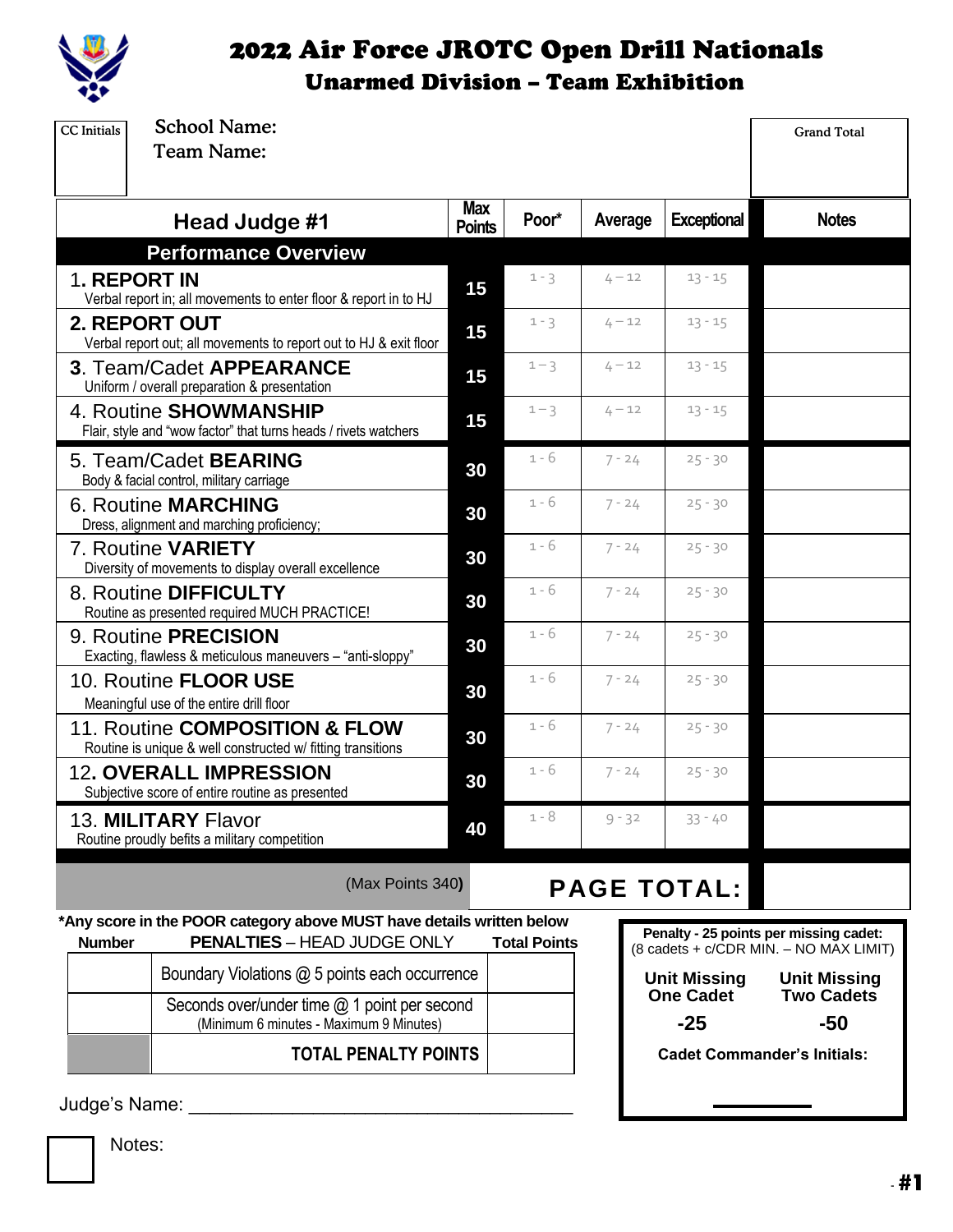

### 2022 Air Force JROTC Open Drill Nationals Unarmed Division – Team Exhibition

School Name: Team Name:

| Judge #2                                                                                      | <b>Max</b><br><b>Points</b> | Poor*   | Average  | <b>Exceptional</b> | <b>Notes</b> |
|-----------------------------------------------------------------------------------------------|-----------------------------|---------|----------|--------------------|--------------|
| <b>Performance Overview</b>                                                                   |                             |         |          |                    |              |
| <b>1. REPORT IN</b><br>Verbal report in; all movements to enter floor & report in to HJ       | 15                          | $1 - 3$ | $4 - 12$ | $13 - 15$          |              |
| <b>2. REPORT OUT</b><br>Verbal report out; all movements to report out to HJ & exit floor     | 15                          | $1 - 3$ | $4 - 12$ | $13 - 15$          |              |
| 3. Team/Cadet APPEARANCE<br>Uniform / overall preparation & presentation                      | 15                          | $1 - 3$ | $4 - 12$ | $13 - 15$          |              |
| 4. Routine SHOWMANSHIP<br>Flair, style and "wow factor" that turns heads / rivets watchers    | 15                          | $1 - 3$ | $4 - 12$ | $13 - 15$          |              |
| 5. Team/Cadet <b>BEARING</b><br>Body & facial control, military carriage                      | 30                          | $1 - 6$ | $7 - 24$ | $25 - 30$          |              |
| <b>6. Routine MARCHING</b><br>Dress, alignment and marching proficiency;                      | 30                          | $1 - 6$ | $7 - 24$ | $25 - 30$          |              |
| 7. Routine VARIETY<br>Diversity of movements to display overall excellence                    | 30                          | $1 - 6$ | $7 - 24$ | $25 - 30$          |              |
| 8. Routine DIFFICULTY<br>Routine as presented required MUCH PRACTICE!                         | 30                          | $1 - 6$ | $7 - 24$ | $25 - 30$          |              |
| 9. Routine <b>PRECISION</b><br>Exacting, flawless & meticulous maneuvers - "anti-sloppy"      | 30                          | $1 - 6$ | $7 - 24$ | $25 - 30$          |              |
| 10. Routine <b>FLOOR USE</b><br>Meaningful use of the entire drill floor                      | 30                          | $1 - 6$ | $7 - 24$ | $25 - 30$          |              |
| 11. Routine COMPOSITION & FLOW<br>Routine is unique & well constructed w/ fitting transitions | 30                          | $1 - 6$ | $7 - 24$ | $25 - 30$          |              |
| <b>12. OVERALL IMPRESSION</b><br>Subjective score of entire routine as presented              | 30                          | 1 - 6   | $7 - 24$ | $25 - 30$          |              |
| 13. MILITARY Flavor<br>Routine proudly befits a military competition                          | 30                          | $1 - 6$ | $7 - 24$ | $25 - 30$          |              |
| (Max Points 330)<br><b>PAGE TOTAL:</b>                                                        |                             |         |          |                    |              |

\***Any score in the POOR category above MUST have details written below**

Judge's Name: \_\_\_\_\_\_\_\_\_\_\_\_\_\_\_\_\_\_\_\_\_\_\_\_\_\_\_\_\_\_\_\_\_\_\_\_\_

Judge's Notes: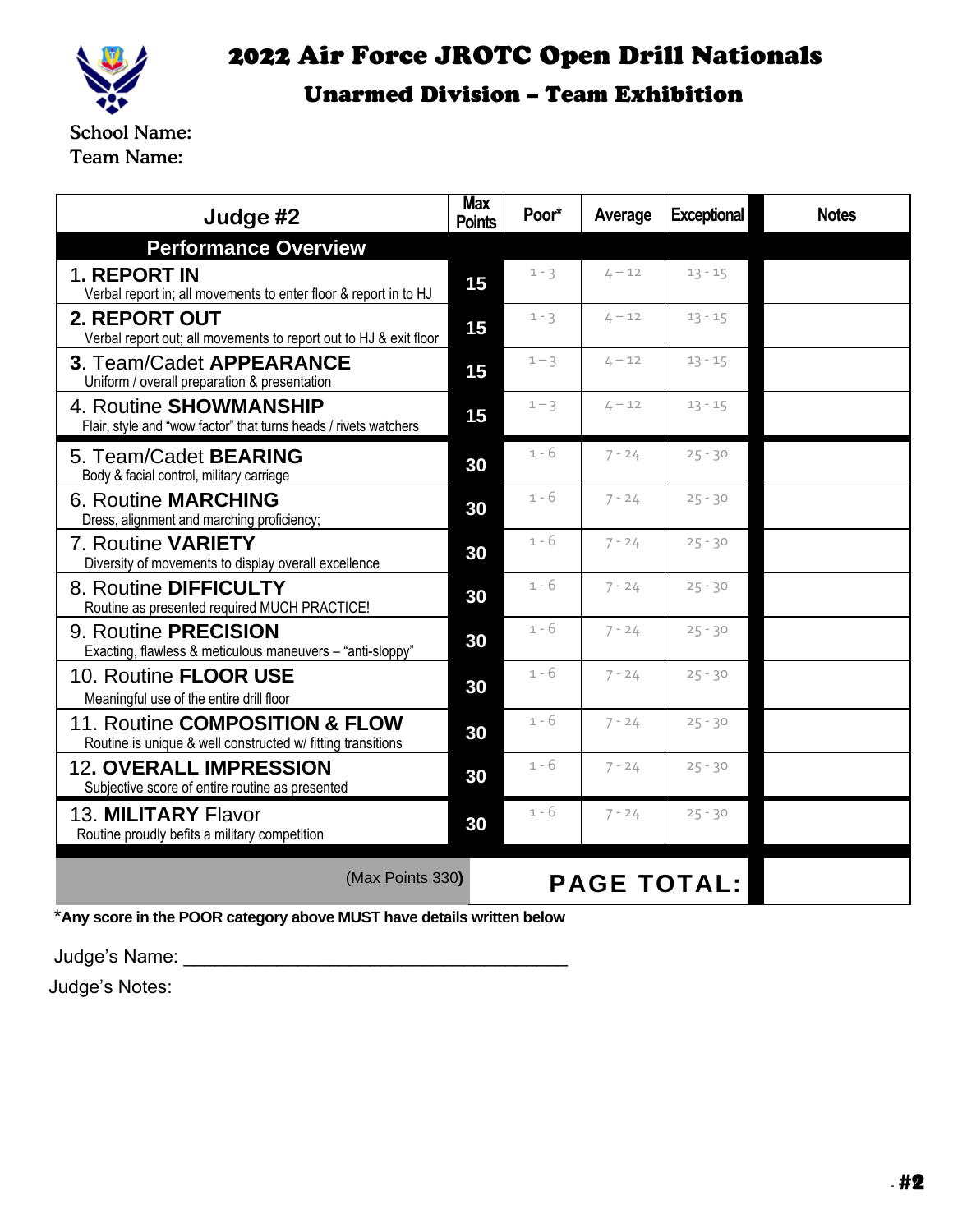

## 2022 Air Force JROTC Open Drill Nationals

#### Unarmed Division – Team Exhibition

School Name: Team Name:

| Judge #3                                                                                      | <b>Max</b><br><b>Points</b> | Poor*   | Average  | <b>Exceptional</b> | <b>Notes</b> |
|-----------------------------------------------------------------------------------------------|-----------------------------|---------|----------|--------------------|--------------|
| <b>Performance Overview</b>                                                                   |                             |         |          |                    |              |
| 1. REPORT IN<br>Verbal report in; all movements to enter floor & report in to HJ              | 15                          | $1 - 3$ | $4 - 12$ | $13 - 15$          |              |
| <b>2. REPORT OUT</b><br>Verbal report out; all movements to report out to HJ & exit floor     | 15                          | $1 - 3$ | $4 - 12$ | $13 - 15$          |              |
| 3. Team/Cadet APPEARANCE<br>Uniform / overall preparation & presentation                      | 15                          | $1 - 3$ | $4 - 12$ | $13 - 15$          |              |
| 4. Routine SHOWMANSHIP<br>Flair, style and "wow factor" that turns heads / rivets watchers    | 15                          | $1 - 3$ | $4 - 12$ | $13 - 15$          |              |
| 5. Team/Cadet <b>BEARING</b><br>Body & facial control, military carriage                      | 30                          | $1 - 6$ | $7 - 24$ | $25 - 30$          |              |
| <b>6. Routine MARCHING</b><br>Dress, alignment and marching proficiency;                      | 30                          | $1 - 6$ | $7 - 24$ | $25 - 30$          |              |
| 7. Routine VARIETY<br>Diversity of movements to display overall excellence                    | 30                          | $1 - 6$ | $7 - 24$ | $25 - 30$          |              |
| 8. Routine DIFFICULTY<br>Routine as presented required MUCH PRACTICE!                         | 30                          | $1 - 6$ | $7 - 24$ | $25 - 30$          |              |
| 9. Routine PRECISION<br>Exacting, flawless & meticulous maneuvers - "anti-sloppy"             | 30                          | $1 - 6$ | $7 - 24$ | $25 - 30$          |              |
| 10. Routine FLOOR USE<br>Meaningful use of the entire drill floor                             | 30                          | $1 - 6$ | $7 - 24$ | $25 - 30$          |              |
| 11. Routine COMPOSITION & FLOW<br>Routine is unique & well constructed w/ fitting transitions | 30                          | $1 - 6$ | $7 - 24$ | $25 - 30$          |              |
| <b>12. OVERALL IMPRESSION</b><br>Subjective score of entire routine as presented              | 30                          | $1 - 6$ | $7 - 24$ | $25 - 30$          |              |
| 13. MILITARY Flavor<br>Routine proudly befits a military competition                          | 30                          | 1 - 6   | $7 - 24$ | $25 - 30$          |              |
| (Max Points 330)<br><b>PAGE TOTAL:</b>                                                        |                             |         |          |                    |              |

\***Any score in the POOR category above MUST have details written below**

Judge's Name: \_\_\_\_\_\_\_\_\_\_\_\_\_\_\_\_\_\_\_\_\_\_\_\_\_\_\_\_\_\_\_\_\_\_\_\_\_

Judge's Notes: